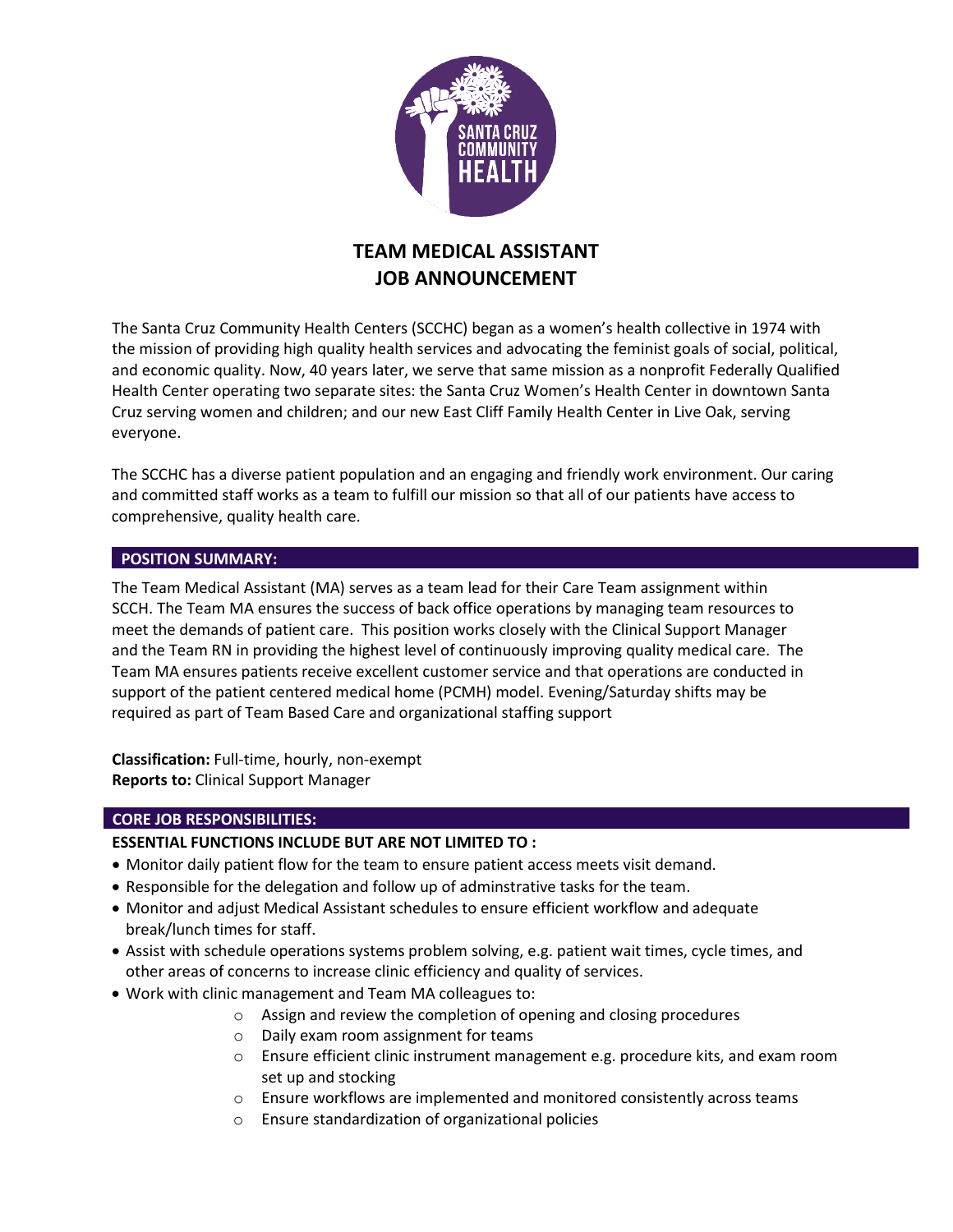- $\circ$  Support the clinic's success in meeting regulations and requirements for programs, including but not limited to VFC, OSHA, CCAH, Medi-Cal, FamPact, Medicare, HRSA, and PCMH
- Provide health education to patients under the direction of medical providers.
- Assist providers with medical procedures and providing direct patient care when demand is high.
- Participate in the implementation of new workflows with QI Department assuring all Medical Assistants are trained and working at the top of their skill level and within their scope.
- Support process standardization and improvement activities through use of evidence-based systems change practices (e.g. PDSA cycles), working with other organization leadership, and supporting staff training.
- Participate in and support outreach efforts of population health management and preventative care services.
- Participate in the hiring process of new medical assistant team members.
- Support on-boarding and training of new medical assistants in conjunction with the QA/QI department.
- Mentor MA staff and provide performance feedback to clinic management.
- Attend and participate in organization committees, meetings, and attend assigned trainings.
- Ensure protection of individually identifiable health information per HIPAA regulations.
- Assist clinic supervisors/management in ensuring that facilities are safe and meet staff and patient needs.
- Support a positive teamwork environment

# **GENERAL JOB PERFORMANCE STANDARDS:**

**KNOWLEDGE OF WORK** - Posses and utilizes knowledge of the job which is essential to perform the specific functions and related work.

**QUANTITY OF WORK -** Accomplishes an appropriate volume of satisfactory work under normal conditions. Ability to produce results.

**QUALITYOF WORK -** Consistently demonstrates accuracy,thoroughness, neatness and dependability to produce work within acceptable standards.

**TIMELINESS -** Completes assignments on or ahead of schedule.

**ABILITY TO LEARN NEW DUTIES -** Interprets, learns and responds to instructions for new situations, procedures or methods.

**JUDGEMENT and COMMON SENSE -** Decisions/actions are sound, including safety awareness.

**COOPERATION -** Willing to work with others toward common goals.

**COMMUNICATIONS -** Demonstrates relevance and clarity of written and oral expression. Effectiveness in exchanging ideas and information.

**INITIATIVE** *-* Ability to originate, develop or create new ideas or take steps to get things done.

**PROBLEM SOLVING -** Identifies and evaluates alternate solutions and selection of the most appropriate course of action.

**ATTENDANCE** and **PUNCTUALITY -** Shows daily ability to be at work at scheduled time, including being prepared to work on time after breaks, meal periods, and other authorized absences from work.

#### **QUALIFICATIONS**

#### **Minimum qualifications:**

- Two years' minimum experience as a medical assistant, preferably with Santa Cruz Community Health.
- Two years' experience in a healthcare setting as a Certified or Registered Medical Assistant.
- Certified MA certificate from an accredited course of study.
- First aid and BLS/CPR certification.
- Knowledge of standard clinical healthcare practice policies and procedures.